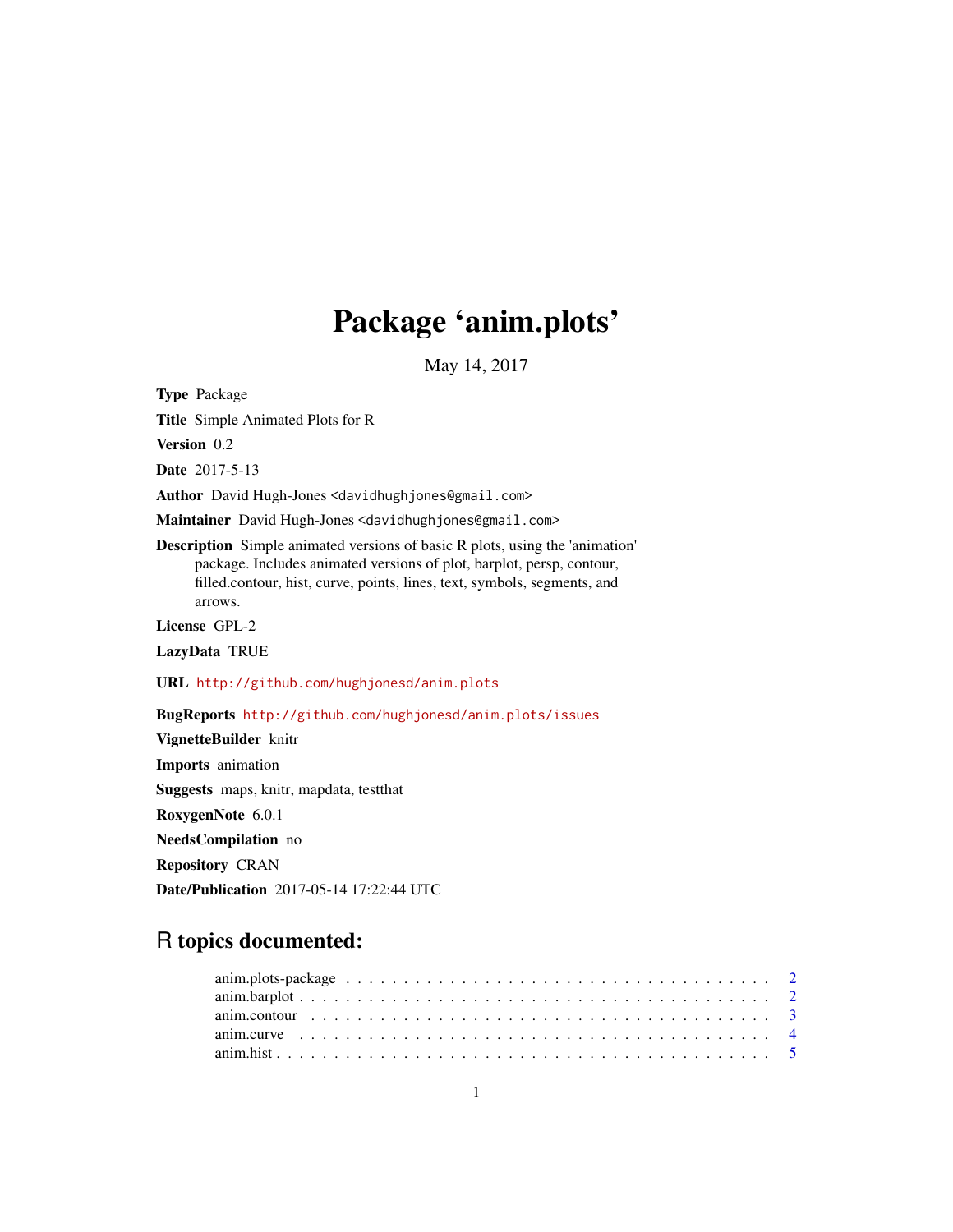# <span id="page-1-0"></span>2 anim.barplot

| Index | 16 |
|-------|----|

anim.plots-package *anim.plots: simple animated plots For R*

#### Description

anim.plots provides simple animated versions of basic R plots, using the 'animation' package. It includes animated versions of plot, barplot, persp, contour, filled.contour, hist, curve, points, lines, text, symbols, segments, and arrows.

#### Details

For more information, run vignette('anim.plots-stub'), or check the vignette out on the web at <https://hughjonesd.github.io/anim.plots/anim.plots.html>.

anim.barplot *Create an animated barplot.*

#### Description

Create an animated barplot.

```
anim.barplot(...)
```

```
## Default S3 method:
anim.barplot(height, times = NULL, show = TRUE,
  speed = 1, use.times = TRUE, window = t, window.process = NULL,
 width = 1, space = NULL, names.arg = NULL, beside = FALSE,
 density = NULL, angle = NULL, col = NULL, border = NULL,
 horiz = FALSE, xlim = NULL, ylim = NULL, xlab = NULL, ylab = NULL,
 main = NULL, sub = NULL, offset = NULL, legend.text = NULL, ...)
```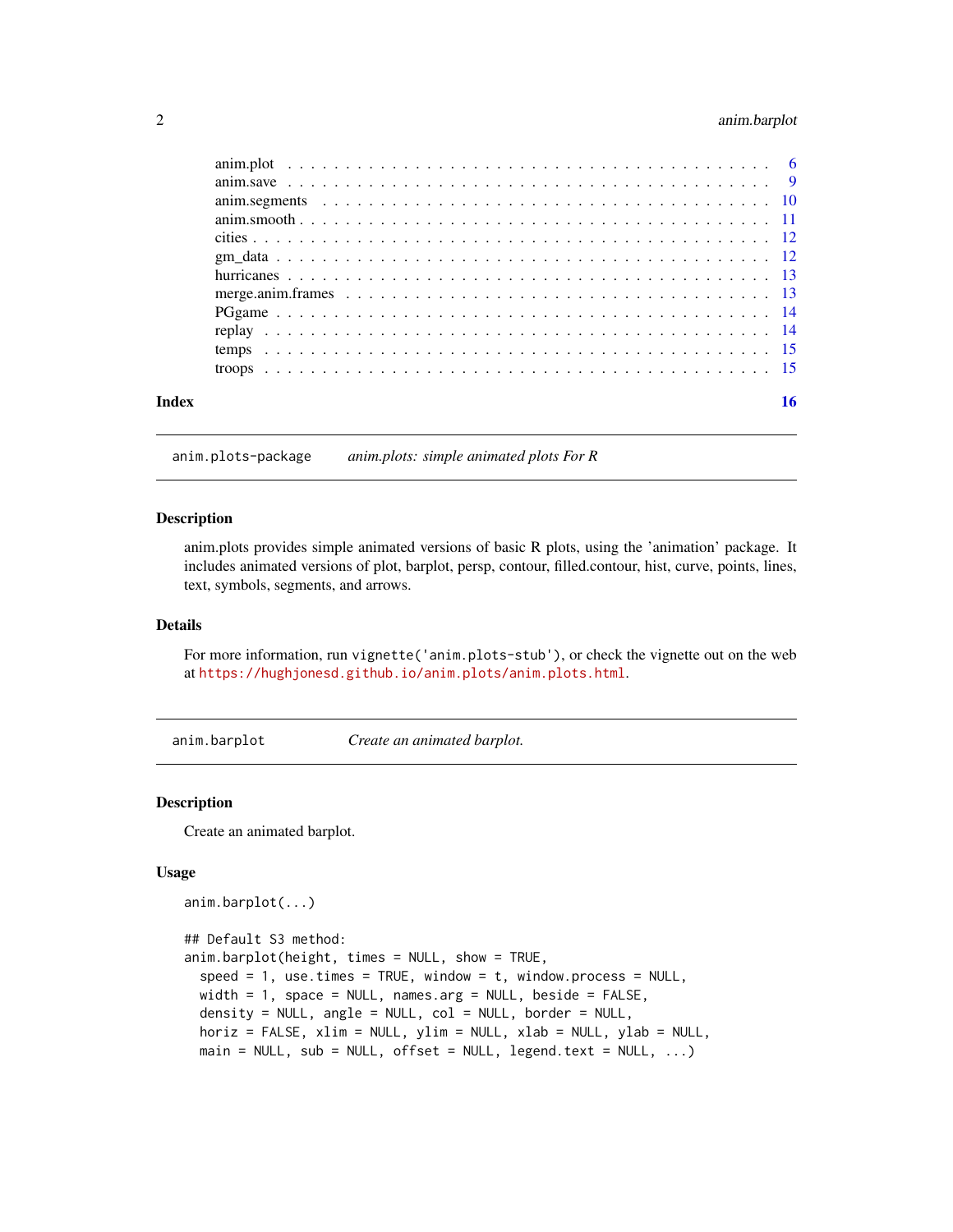#### <span id="page-2-0"></span>anim.contour 3

#### **Arguments**

| height | a vector, matrix or array. If a vector it is divided up by times and barplot is<br>called on each chunk. If a matrix, barplot is called on each column. If an array,<br>$barplot$ is called on each matrix of form height[,, $i$ ]. |
|--------|-------------------------------------------------------------------------------------------------------------------------------------------------------------------------------------------------------------------------------------|
| times  | a vector of times. If NULL and height is a matrix, the last dimension of height<br>will be used                                                                                                                                     |
|        | show, speed, use.times, window, window.process                                                                                                                                                                                      |
|        | see anim.plot                                                                                                                                                                                                                       |
|        | width, space, beside, names.arg, density, angle, col, border, horiz, xlim, ylim, xlab, ylab, main,                                                                                                                                  |
|        | arguments passed to barplot.                                                                                                                                                                                                        |

# Details

Arguments width, names.arg, density, angle, col, border and offset may be either vectors of length length(tbl) or matrices with one column for each unique value of times. Other arguments should be length 1 or vectors.

#### Examples

```
anim.barplot(1:100, times=rep(1:10, each=10), ylim=c(0,100))
## barplot with a matrix
ChickWeight$wq <- cut(ChickWeight$weight, 5)
tbl <- as.array(xtabs(~ wq + Diet + Time, data=ChickWeight))
ptbl <- prop.table(tbl, 2:3)
anim.barplot(ptbl, xlab="Diet", ylab="N", xlim=c(0,8), legend.text=paste(
     "Quintile", 1:5), col=1:5)
anim.barplot(tbl, xlab="Diet", ylab="N", beside=TRUE, ylim=c(0,20),
   legend.text=paste("Quintile", 1:5), col=1:5)
```
anim.contour *Create an animated contour plot or perspective plot*

#### Description

Create an animated contour plot or perspective plot of 3D data.

```
anim.contour(...)
anim.filled.contour(...)
## Default S3 method:
anim.filled.contour(...)
anim.persp(...)
```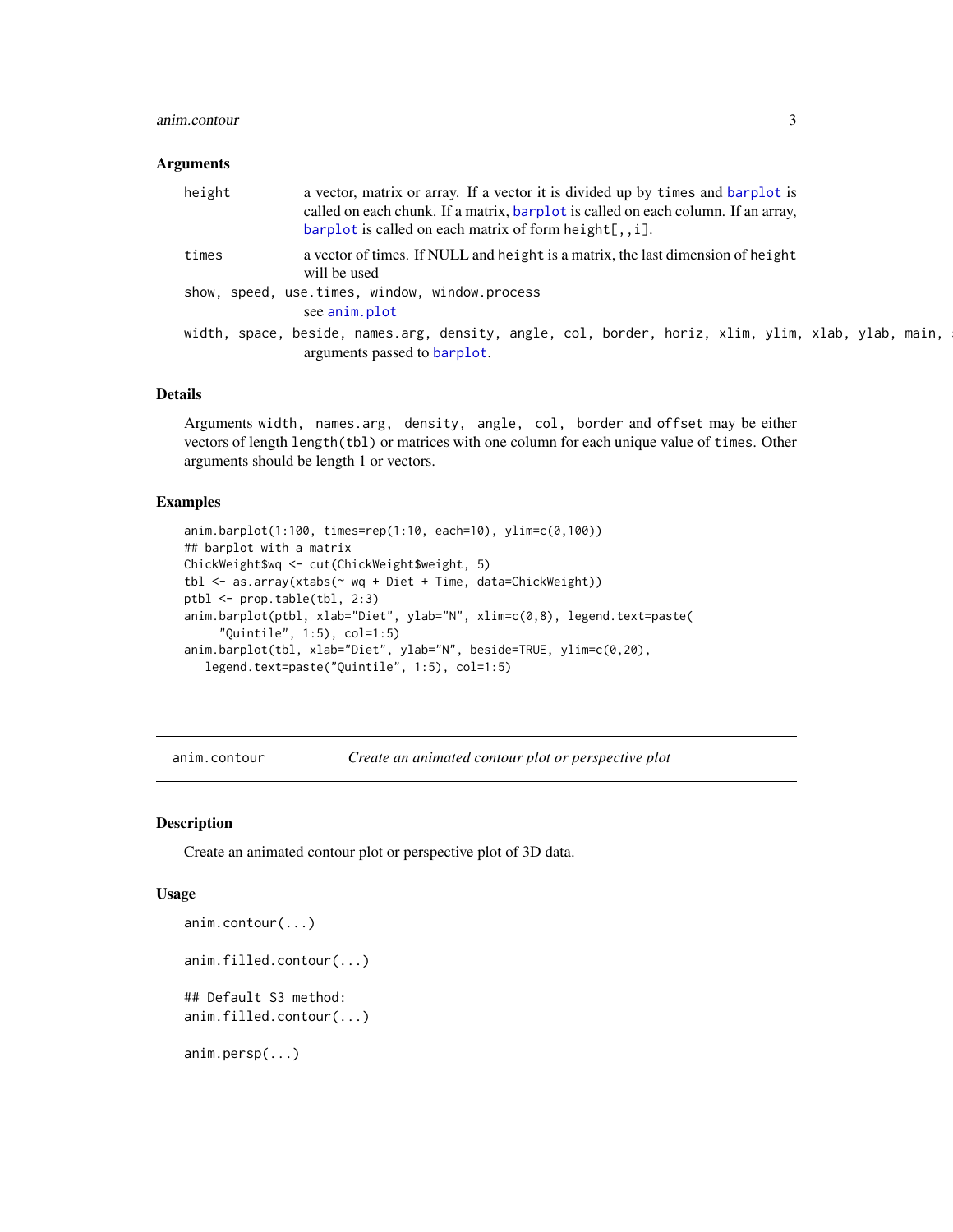```
## Default S3 method:
\text{anim.contour}(x, y, z, \text{times, speed} = 1, \text{use. times} = \text{TRUE},window = t, window.process = NULL, show = TRUE, fn = contour, ...
```
#### Arguments

|    | $x, y, z, \ldots$ arguments passed to contour or persp |
|----|--------------------------------------------------------|
|    | times, speed, use.times, window, window.process, show  |
|    | see anim. plot for details.                            |
| fn | underlying function to use.                            |

# Examples

```
tmp <- volcano
tmp[] <- 200 - ((row(tmp) - 43)^2 + (col(tmp) - 30)^2)/20
cplot <- array(NA, dim=c(87,61,20))
cplot[,,1] <- tmp
cplot[,,20] <- volcano
cplot \leq apply(cplot, 1:2, function(x) seq(x[1], x[20], length.out=20))
cplot <- aperm(cplot, c(2,3,1))
anim.contour(z=cplot, times=1:20, speed=3, levels=80 + 1:12*10, lty=c(1,2,2))
anim.filled.contour(z=cplot, times=1:20, speed=3, levels=80 + 1:12*10,
   color.palette=terrain.colors)
cplot2 <- apply(cplot, 1:2, function(x) seq(0, x[20], length.out=20))
\text{cplot2} \leftarrow \text{aperm}(\text{cplot2}, \text{c}(2,3,1))anim.persp(z=cplot2, times=1:20, xlab="", ylab="", zlab="Height", phi=45,
theta=30, speed=5, border=NA, r=3, col="yellowgreen", shade=.5, box=FALSE)
```
anim.curve *Draw an animated curve.*

# Description

This function is the animated version of [curve](#page-0-0).

```
anim.curve(expr, x = NULL, from = 0, to = 1, n = 255, times,
 type = "1", ...)
```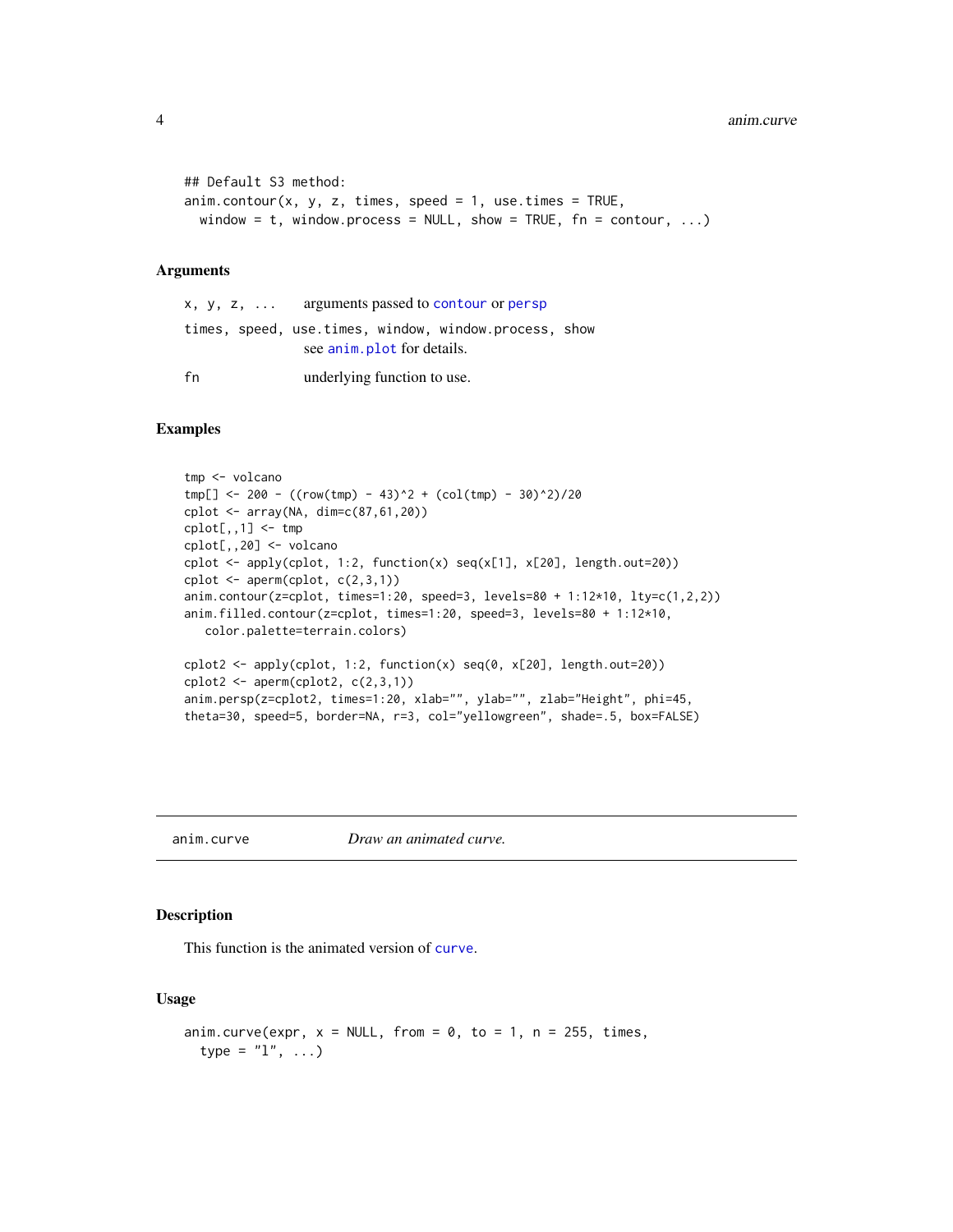#### <span id="page-4-0"></span>anim.hist 5

#### **Arguments**

| expr              | a function which takes two arguments, or an expression involving x and t.                                             |
|-------------------|-----------------------------------------------------------------------------------------------------------------------|
| X                 | values of x at which the function will be evaluated in each frame. Alternatively,<br>you may specify from, to and n.  |
| from, to          | endpoints of x                                                                                                        |
| n                 | number of values of x at which the function will be evaluated for each frame                                          |
| times             | vector of values of t at which the function will be evaluated. Each unique value<br>creates a single animation frame. |
| type,<br>$\cdots$ | parameters passed to anim.plot.default                                                                                |

#### Details

Note that times is interpreted differently here than elsewhere. In particular, it cannot be a length-1 vector.

# Examples

```
anim.curve(x^t, times=10:50/10, n=20)
anim.curve(sin(x*t), times=1:30, n=100, speed=12, col="darkgreen", from=-1, to=1)
## curve is constant in t, but window moves.
## NB: 'from' and 'to' control where the expression is evaluated.
## 'xlim' just controls the window.
anim.curve(sin(cos(-x)*exp(x/2)), times=0:100/10, from=-5, to=10, n=500,
    col="red", lwd=2, xlim=rbind(top <- seq(-5, 10, 1/10), top+5))
```
anim.hist *Draw an animated histogram.*

# Description

Draw an animated histogram.

#### Usage

```
\text{anim.hist}(x, \text{ times}, \text{ speed} = 1, \text{ show} = \text{TRUE}, \text{ use. times} = \text{TRUE},window = t, window.process = NULL, density = NULL, angle = NULL,
  col = NULL, border = NULL, ...)
```
# Arguments

x, density, angle, col, border, ... parameters passed to [hist](#page-0-0). times, show, speed[, use.time](#page-5-1)s, window, window.process see anim.plot.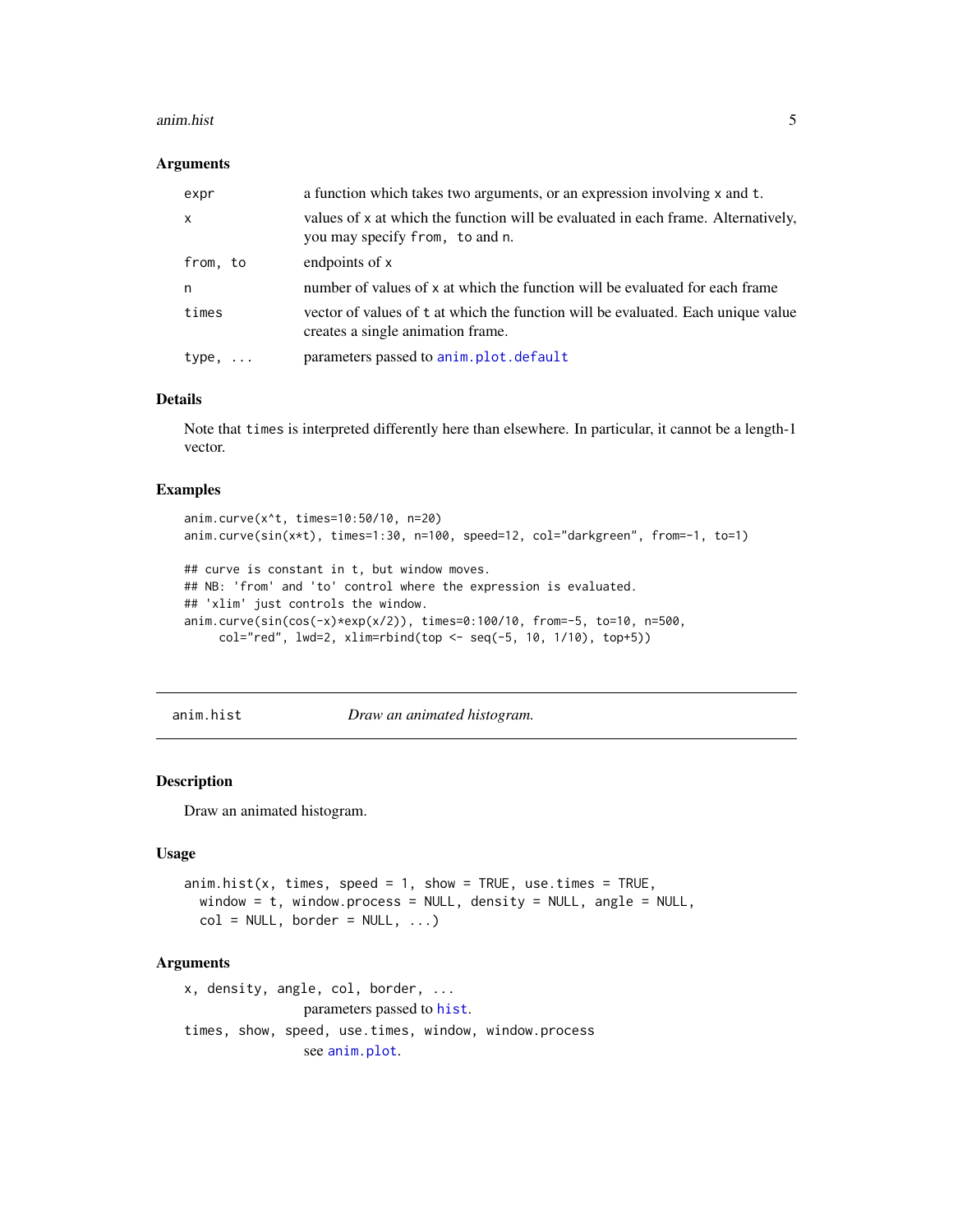#### <span id="page-5-0"></span>Details

Parameters x, density, angle, col and border are all "chunked", i.e. first recycled to the length of times or x (whichever is longer), then split according to the unique values of times. See [anim.plot](#page-5-1) for more details.

#### Examples

```
anim.hist(rep(rnorm(5000), 7), times=rep(1:7, each=5000),
     breaks=c(5,10,20,50,100,200, 500, 1000))
```
<span id="page-5-1"></span>

anim.plot *Create an animated plot.*

# <span id="page-5-2"></span>Description

anim.plot

```
anim.plot(...)
anim.points(...)
anim.lines(...)
anim.text(...)
## Default S3 method:
anim.plot(x, y = NULL, times = 1:length(x), speed = 1,
  show = TRUE, use.times = TRUE, window = if (identical(fn, lines)) t:(t +1) else t, window.process = NULL, xlim = NULL, ylim = NULL,
  col = par("col"), xaxp = NULL, yaxp = NULL, pch = par("pch"),cex = 1, labels = NULL, asp = NULL, lty = par("lty"),
  1wd = par("1wd"), fn = plot, ...)## S3 method for class 'formula'
anim.plot(formula, data = parent.frame(), subset = NULL,
  fn = plot, window = t, ...)## Default S3 method:
anim.points(...)
## Default S3 method:
anim.lines(...)
## Default S3 method:
anim.text(...)
```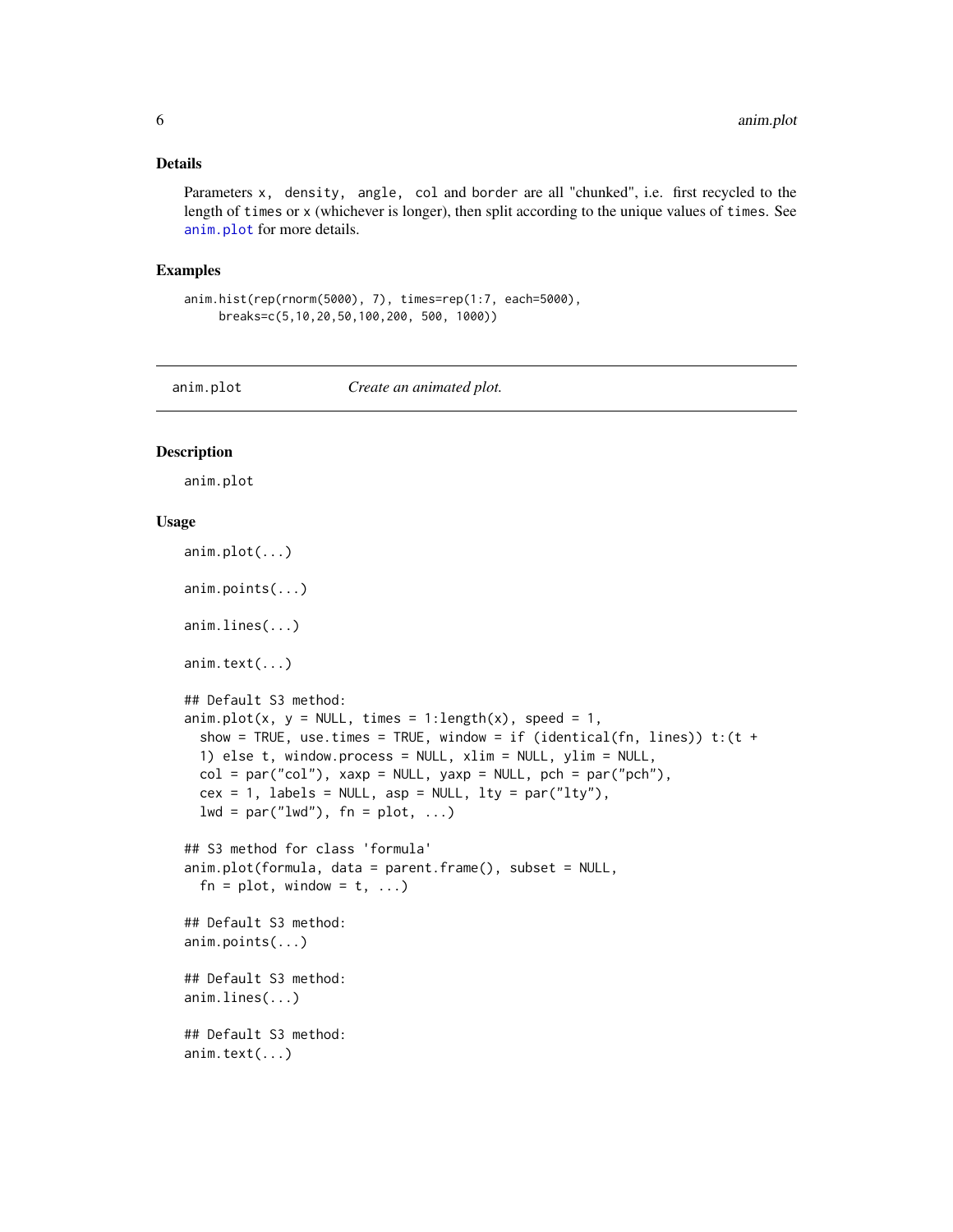#### <span id="page-6-0"></span>anim.plot 7 anim.plot 7 anim.plot 7 anim.plot 7 anim.plot 7 anim.plot 7 anim.plot 7 anim.plot 7 anim.plot 7 anim.plot 7 anim.plot 7 anim.plot 7 anim.plot 7 anim.plot 7 anim.plot 7 anim.plot 7 anim.plot 7 anim.plot 7 anim.p

```
anim.symbols(...)
## S3 method for class 'formula'
anim.points(formula, ...)
## S3 method for class 'formula'
anim.lines(formula, ...)
## S3 method for class 'formula'
anim.text(formula, ...)
```
# Arguments

| x, y                  | vectors of x and y coordinates. These can be passed in any way accepted by<br>xy.coords.                                                       |
|-----------------------|------------------------------------------------------------------------------------------------------------------------------------------------|
| times                 | a vector of times. If times is length one, there will be that many frames, equally<br>divided over the length of x and y.                      |
| speed                 | animation speed.                                                                                                                               |
| show                  | if false, do not show plot; just return calls.                                                                                                 |
| use.times             | if TRUE, animation speed is determined by the times argument. If FALSE, ani-<br>mation speed is constant.                                      |
| window                | what window of times to show in each animation. The default, t, shows just<br>plots from time t. To draw a plot incrementally, use window=1:t. |
|                       | window process function to call on each window of each times. See details.                                                                     |
| xlim, ylim, col, pch  |                                                                                                                                                |
|                       | arguments passed to plot.                                                                                                                      |
| labels, cex, lty, lwd |                                                                                                                                                |
|                       | as above.                                                                                                                                      |
| asp, xaxp, yaxp,      |                                                                                                                                                |
|                       | as above.                                                                                                                                      |
| fn                    | function called to create each frame.                                                                                                          |
| formula               | a formula of the form $y \sim x + t$ ime.                                                                                                      |
| data                  | a data frame from where the values in formula should be taken.                                                                                 |
| subset                | a vector specifying which rows of data to use.                                                                                                 |
|                       |                                                                                                                                                |

#### Details

Each unique level of times will generate a single frame of animation. The frames will be ordered by times.

In general:

- Parameters that apply to each point of the plot, such as xlim, ylim, col, pch, labels and cex, can be passed as vectors which will be recycled to length(times).
- Parameters that apply to the plot as a whole, and always have length 1, such as xlab and main, can be passed as vectors and will be recycled to the number of frames.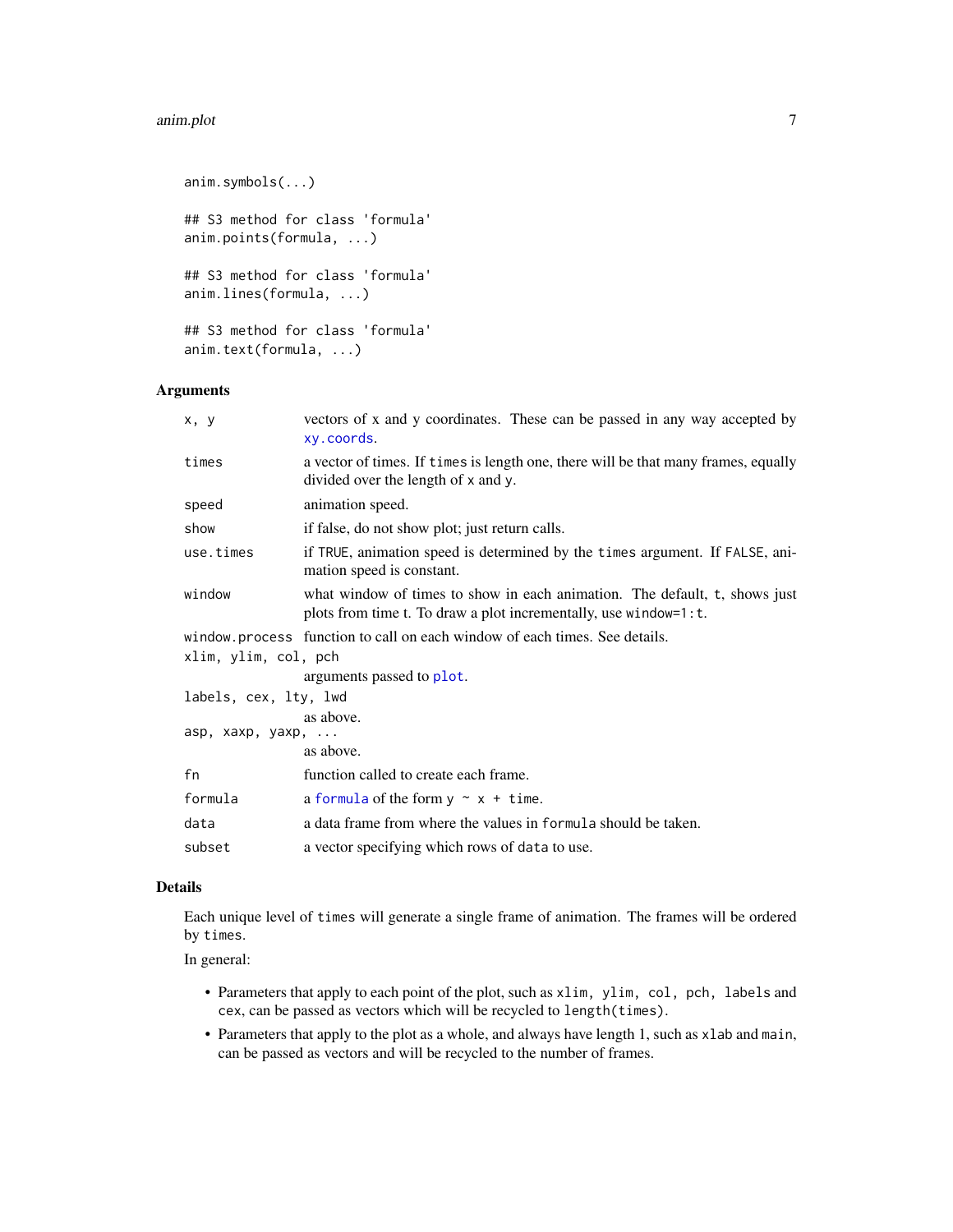• Parameters that apply to the plot as a whole, and can have length  $> 1$ , such as xlim and ylim, can be passed as vectors or matrices. If vectors, the same vector will be passed to every frame. If matrices, column i will be passed to the i'th frame.

window.process should be a function which takes two arguments: a list of potential arguments for the underlying call to plot, and a vector of times. The function should return the list of arguments after modification. This allows e.g. drawing "trails" of plot points. See the example

# Examples

```
x <- rep(1:100/10, 10)
times \le rep(1:10, each=100)
y \le -\sin(x \times \text{times}/4)anim.plot(x,y,times, type="l", col="orange", lwd=2)
## changing colours - a per-point parameter
anim.plot(x,y,times, ylab="Sine wave", type="p", col=rainbow(100)[x *10])
## changing line width - a whole-plot parameter
anim.plot(x, y, times, lwd=1:10, type="l")
## times as a single number
anim.plot(1:10, 1:10, times=5)
## incremental plot
anim.plot(1:10, 1:10, window=1:t)
## moving window
anim.plot(1:10, 1:10, window=(t-2):t)
## Formula interface
ChickWeight$chn <- as.numeric(as.factor(ChickWeight$Chick))
tmp <- anim.plot(weight ~ chn + Time, data=ChickWeight, col=as.numeric(Diet),
     pch=as.numeric(Diet), speed=3)
# adding extra arguments:
replay(tmp, after=legend("topleft", legend=paste("Diet", 1:4), pch=1:4, col=1:4))
 ## Zooming in:
 x <- rnorm(4000); y<- rnorm(4000)
 x \leq -\text{rep}(x, 10); y \leq -\text{rep}(y, 10)xlims < -4*2^(-(1:10/10))ylims <- xlims <- rbind(xlims, -xlims)
 anim.plot(x, y, times=10, speed=5, xlim=xlims, ylim=ylims,
       col=rgb(0,0,0,.3), pch=19)
 ## window.process to create a faded "trail":
 anim.plot(1:50, 1:50, speed=12, window=t:(t+5),
       window.process=function(args, times){
         times <- times - min(times)
         alpha <- times/max(times)
         alpha[is.na(alpha)] <- 1
         args$col <- rgb(0,0,0, alpha)
```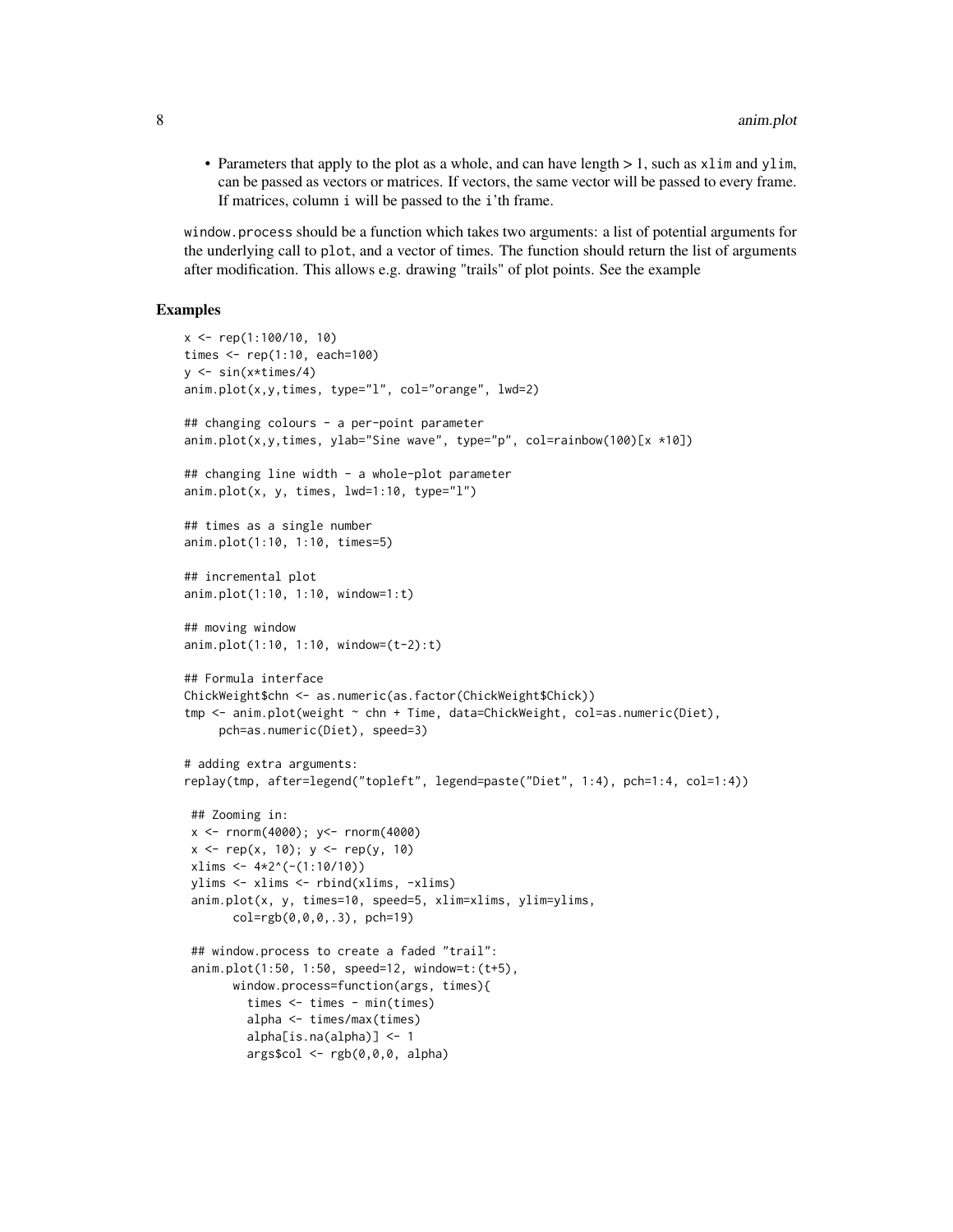```
return(args)
       })
 ## gapminder plot:
 pl <- palette(adjustcolor(rainbow(23), 1, .6, .6, .6,
       offset=c(0,0,0,-0.1)))
 \text{anim.plot}(\text{lifex} \sim \text{GDP} + \text{year}, \text{data=gm_data}, \text{log=}''x",cex=sqrt(pop)*0.0004, pch=19, col=region, xlab="GDP",
      ylab="Life expectancy", speed=10, subset=year > 1850 & !year %% 5)
 palette(pl)
 ## Not run:
 ## Earthquakes this week
 if (require('maps')) {
  eq = read_table(file="http://earthquake.usgs.gov/earthquakes/catalogs/eqs7day-M1.txt",
       fill=TRUE, sep=",", header=TRUE)
  eq$time <- as.numeric(strptime(eq$Datetime, "%A, %B %d, %Y %X UTC"))
 eq < -eq[-1, ]map('world')
  maxdepth <- max(max(eq$Depth), 200)
   tmp <- anim.points(Lat ~ Lon + time, data=eq, cex=Magnitude, col=rgb(
         1-Depth/maxdepth, 0, Depth/maxdepth,.7), pch=19, speed=3600*12,
         show=FALSE)
  replay(tmp, before=map('world', fill=TRUE, col="wheat"))
 }
 ## Minard's plot
 if (require('maps')) {
  map('world', xlim=c(22, 40), ylim=c(52,58))
  title("March of the Grande Armee on Moscow")
  points(cities$long, cities$lat, pch=18)
  text(cities$long, cities$lat, labels=cities$city, pos=4, cex=.7)
  with(troops[troops$group==1,], anim.lines(x=long,
         y=lat, window=t:(t+1), speed=3, lwd=survivors/10000))
}
## End(Not run)
```
anim.save *Save an anim.frames object in various formats.*

#### Description

This function simply calls replay on the object and then calls [saveGIF](#page-0-0) and friends on the result.

```
anim.save(obj, filename, type = switch(file_ext(filename), gif = "GIF", mp4 =
  "Video", swf = "SWF", html = "HTML", tex = "Latex"), \ldots)
```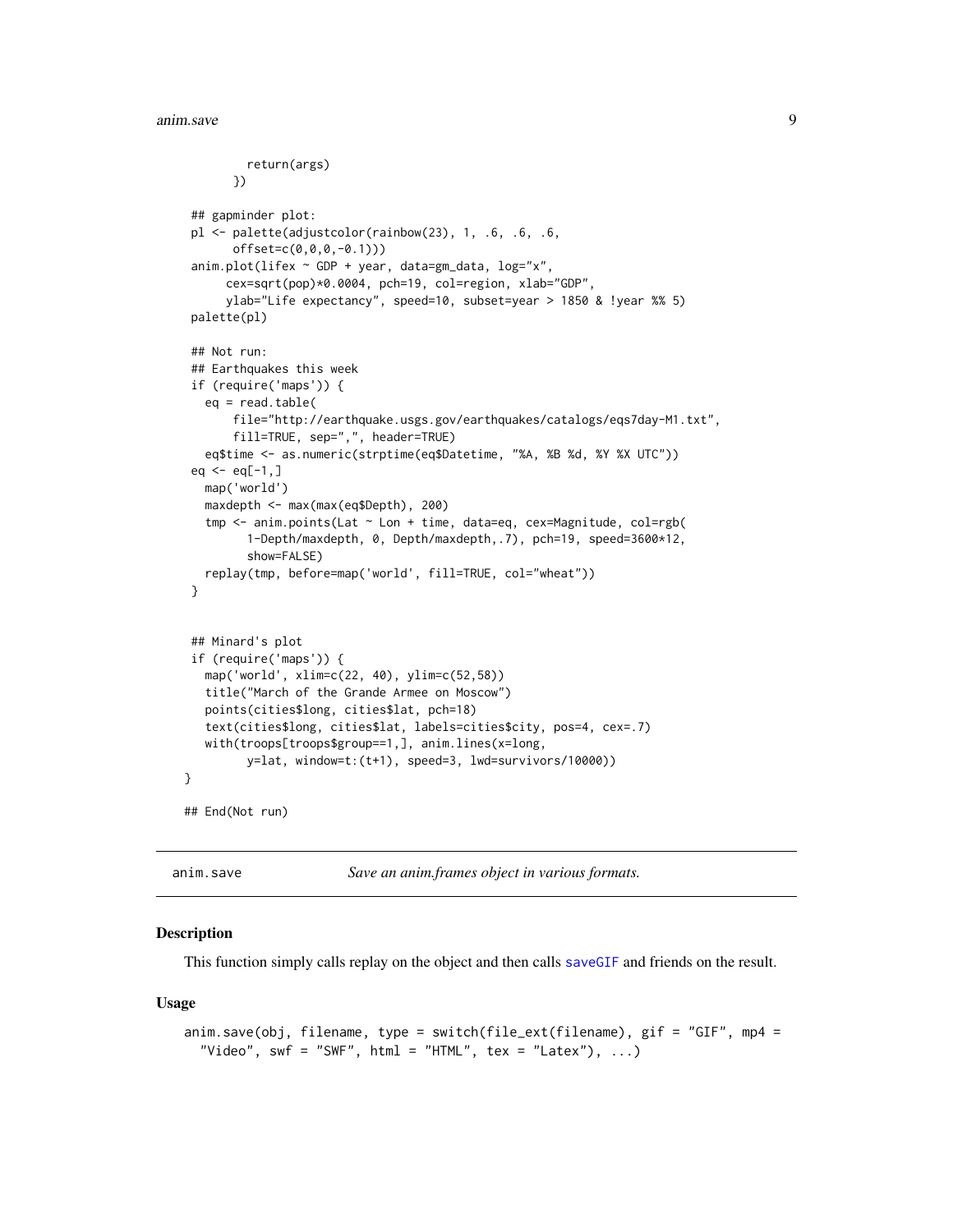<span id="page-9-0"></span>10 anim.segments

#### Arguments

| obi                     | an anim. frames object, or an expression to evaluate |
|-------------------------|------------------------------------------------------|
| filename                | file to save to                                      |
| type                    | one of 'GIF', 'Video', 'SWF', 'HTML', or 'Latex'     |
| $\cdot$ $\cdot$ $\cdot$ | arguments passed to e.g. saveGIF                     |

#### Examples

```
## Not run:
tmp <- anim.plot(1:10, 1:10, pch=1:10, show=FALSE)
anim.save(tmp, "mygif.gif")
anim.save(replay(tmp, after=legend("topleft", legend="My legend")),
   "mygif2.gif")
## End(Not run)
```
anim.segments *Draw an animation of line segments or arrows.*

# Description

Draw an animation of line segments or arrows.

#### Usage

```
anim.segments(x0, y0, x1 = NULL, y1 = NULL, times = NULL, speed = 1,
 show = TRUE, use.times = TRUE, window = t, window.process = NULL,
 fn = segments, col = NULL, lty = NULL, lwd = NULL, ...)anim.arrows(..., length = 0.25, angle = 30, code = 2)
anim.segmentplot(...)
anim.arrowplot(...)
```
# Arguments

x0, y0, x1, y1, col, lty, lwd, [length, an](#page-0-0)g[le, cod](#page-0-0)e, ... arguments passed to segments or arrows times, speed, show[, use.time](#page-5-1)s, window, window.process see anim.plot for details fn underlying function to use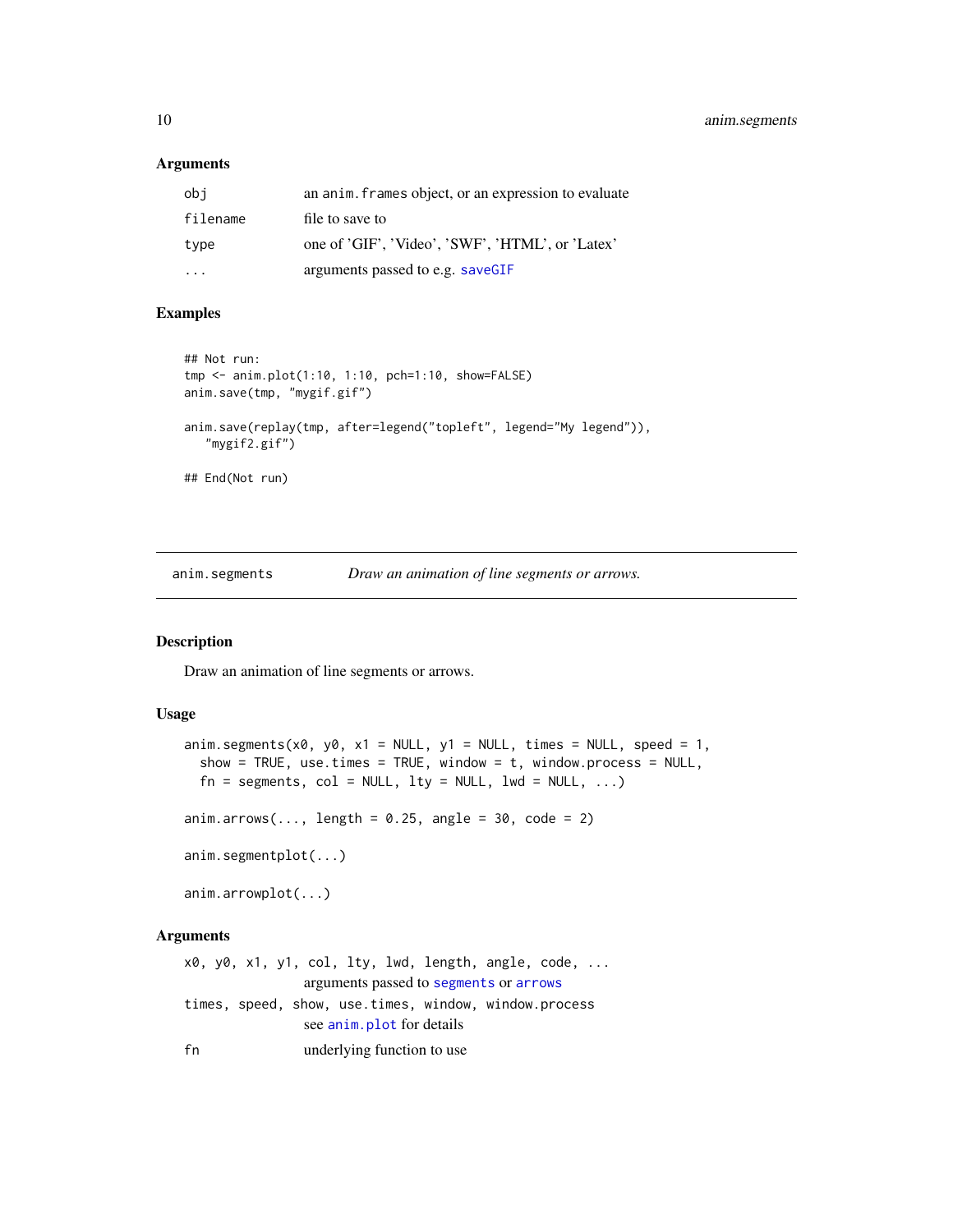#### <span id="page-10-0"></span>anim.smooth 11

# Details

anim.segments and anim.arrows draw lines on to an existing plot. If you want to redraw the plot between each frame, use anim.arrowplot or anim.segmentplot.

If both x1 and y1 are missing, then segments are plotted from the current time to the following time in each frame. If only  $x1$  is missing it is set equal to  $x0$ , similarly if only  $y1$  is missing.

#### Examples

```
anim.segments(x0=rep(1:5, 5), y0=rep(1:5, each=5), y1=rep(2:6, each=5),
     times=rep(1:5, each=5) )
## Short version
anim.arrowplot(rep(1:5, 5), rep(1:5, each=5), times=5)
if (require('maps')) {
  hr <- subset(hurricanes, lat > 0 & lat < 50 & lon > -95 & lon < -20 &
         Shour %6 == 0)
  hr$dlat <- cos(hr$diruv/360*2*pi) * hr$maguv / 8
  hr$dlon <- sin(hr$diruv/360*2*pi) * hr$maguv / 8
  hr$name \leq -\frac{\text{sub("}\smp*}\text{," " " , hrfname)}map('world', xlim=c(-95,-20), ylim=c(0,50))
  title("Hurricanes, 2009")
  with(hr[!duplicated(hr$name),], text(lon, lat,
         labels=paste0(name, "\n", Yr), cex=0.8))
  with(hr, anim.arrows(x0=lon, y0=lat, y1=lat+dlat, x1=lon+dlon,
         times=Shour, speed=12, col=rgb(0,0,1,0.8), length=.1, lwd=2))
}
```
anim.smooth *Smooth an* anim.frames *object*

#### Description

Some export formats ignore information in the times attribute and plot frames at constant speed. anim.smooth creates a smoothed version of the anim.frames object with frames at constant intervals, suitable for export.

#### Usage

anim.smooth $(x, fps = 10)$ 

#### Arguments

|     | an anim. frames object                  |
|-----|-----------------------------------------|
| fps | how many frames per second to smooth to |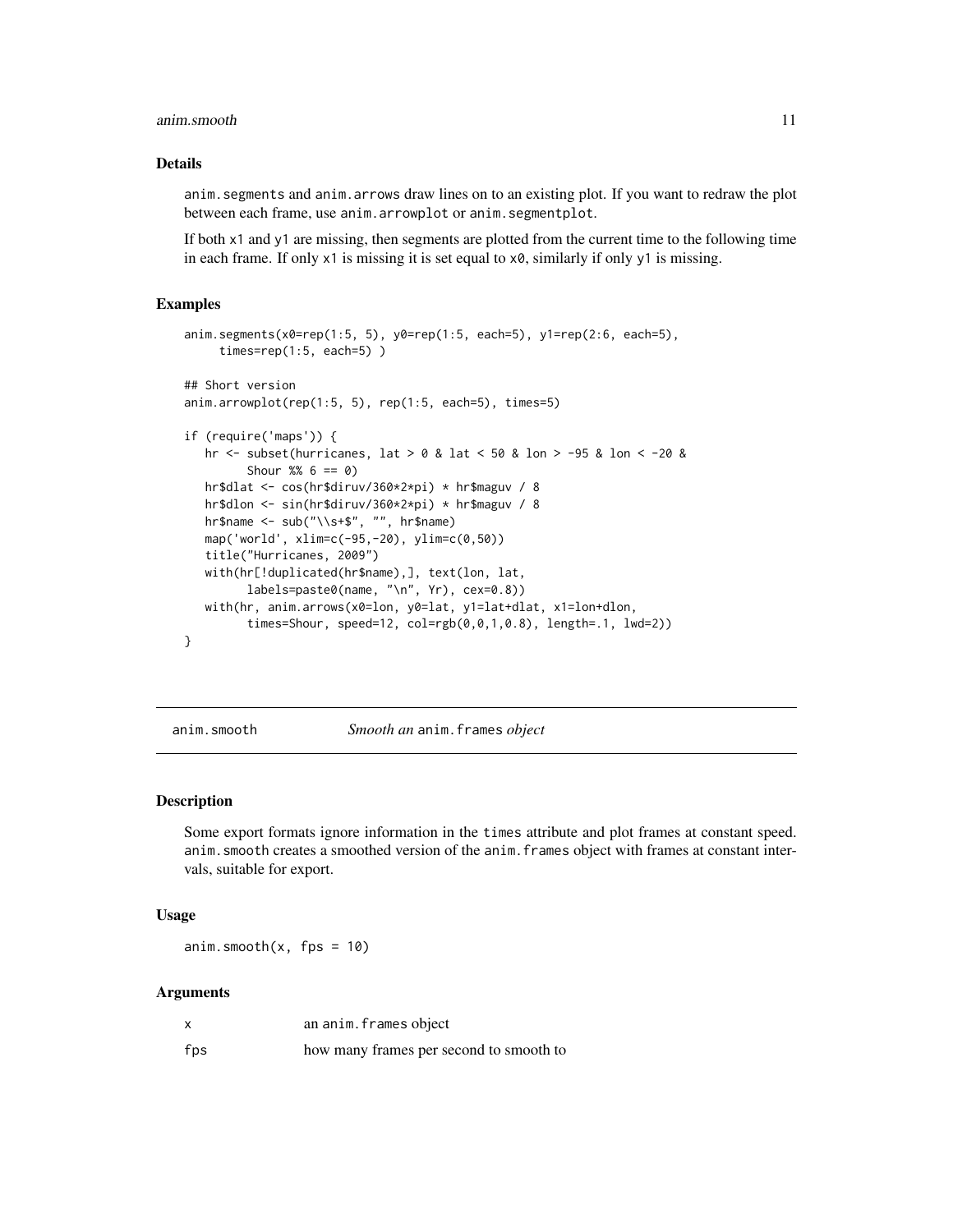# <span id="page-11-0"></span>Details

Note that plot parameters such as x and y positions are not interpolated. If you want your whole animation to look smoother, you have to do the work yourself using e.g.[approx](#page-0-0).

If you smooth to a large value of fps, the animations may look bad in R because they overtax the graphics engine. They should still look good when saved, though.

#### Value

A smoothed anim.frames object, with the speed attribute equal to fps.

# Examples

```
accel <- anim.plot(1, 1:30, times=sqrt(1:30))
## Not run:
anim.save(accel, "GIF", "wrong.gif")
## End(Not run)
accel <- anim.smooth(accel, fps=20)
## Not run:
anim.save(accel, "GIF", "better.gif")
```
## End(Not run)

cities *Cities near the Grande Armee's march on Moscow*

# Description

Cities near the Grande Armee's march on Moscow

gm\_data *Gapminder GDP, life expectancy and population data*

# Description

Gapminder GDP, life expectancy and population data

#### Source

http://gapminder.org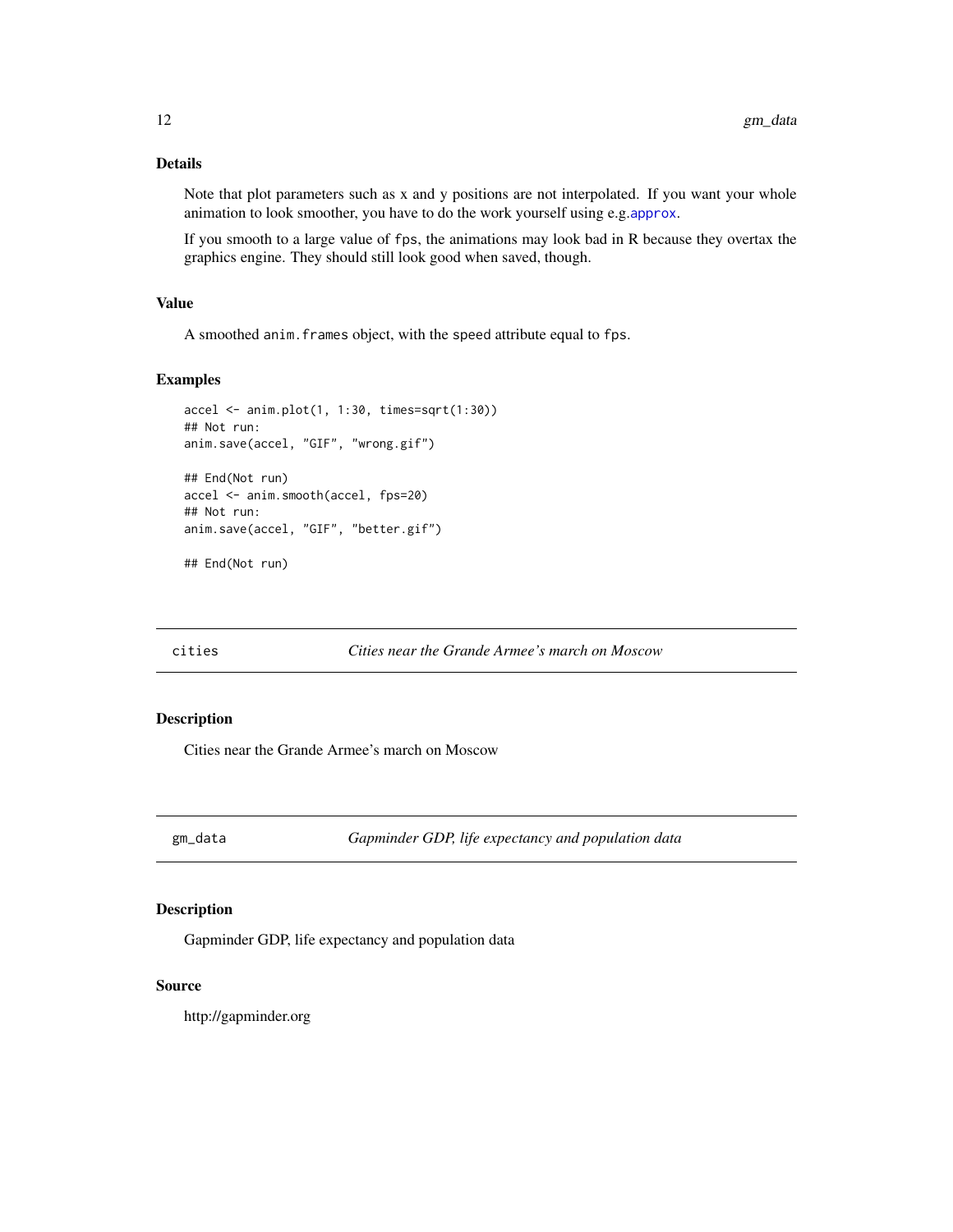<span id="page-12-0"></span>

# Description

Wind speed data for hurricanes in 2009

# Source

http://myweb.fsu.edu/jelsner/Data.html

merge.anim.frames *Merge anim.frames objects*

# Description

Merge two or more anim.frames objects to create a new anim.frames object

# Usage

```
## S3 method for class 'anim.frames'
merge(\ldots, speed = NULL)
```
#### Arguments

| $\cdots$ | anim. frames objects returned from, e.g. anim. plot                                                   |
|----------|-------------------------------------------------------------------------------------------------------|
| speed    | speed for the merged object. This may be left unspecified only if all objects have<br>the same speed. |

# Details

If two or more calls in the merged animation are at the same time, calls from the earlier object in ... will be run first.

If you merge two animations from [anim.plot](#page-5-1), plot.window will be called before each frame of the merged animation. This may not be what you want. Instead, use anim.points or similar for all but the first animation.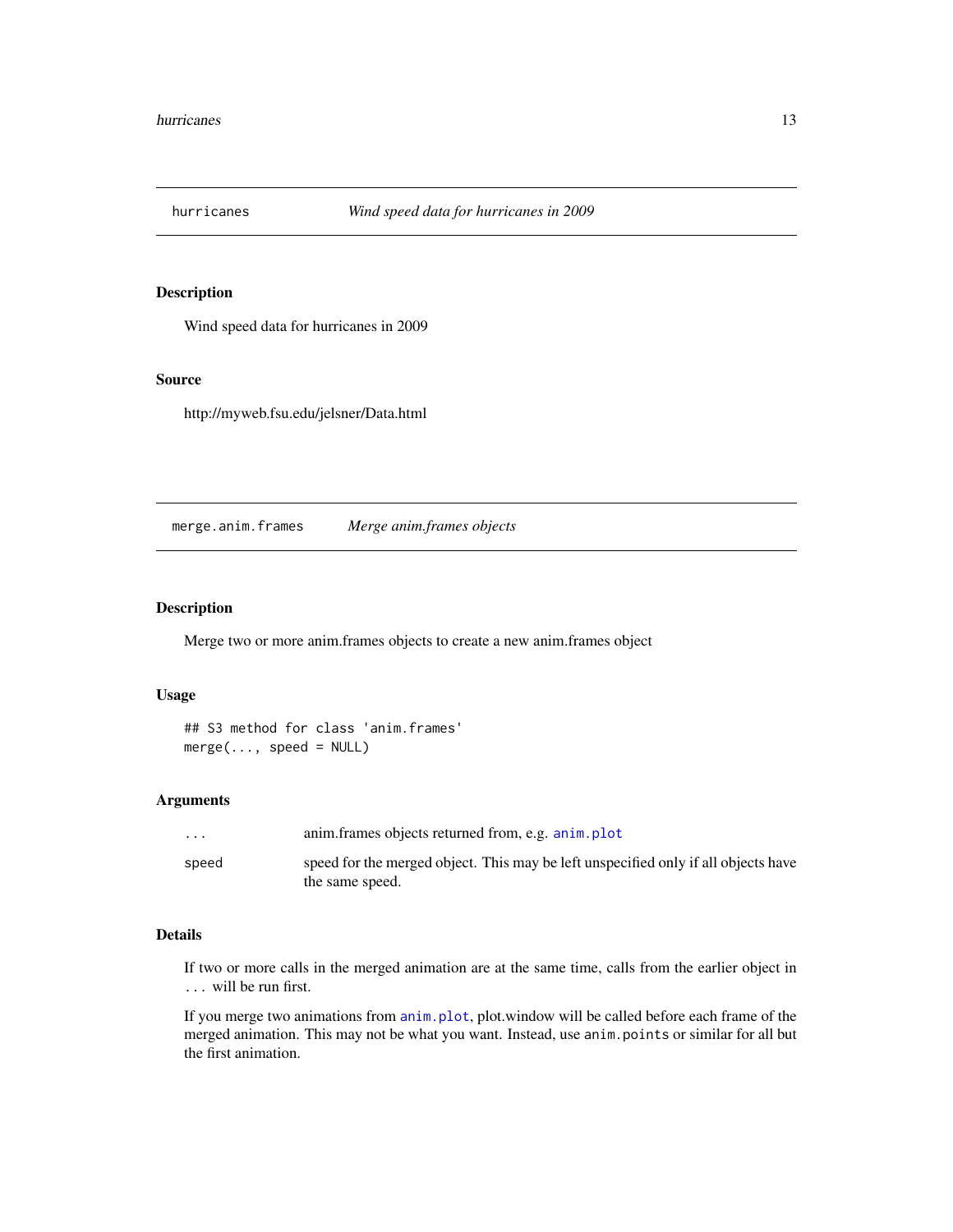14 replay

### Examples

```
tmp < -\text{anim.plot}(1:5, 1:5, speed=2)tmp2 < -\n  <i>anim.plot(1:5, 5:1, col='red", speed=2)</i>## Not what you want:
replay(merge(tmp, tmp2))
## better:
tmp3 <- anim.points(1:5, 5:1,col="red", speed=2)
newf <- merge(tmp, tmp3)
replay(newf)
## NB: result of the merge looks different from the two
## individual animations
## not the same:
newf2 <- merge(tmp2, tmp)
## points will be called before plot!
replay(newf2)
```
PGgame *Data from 20 rounds of a public goods game with punishment*

#### Description

A 2x3x20 array of data from a laboratory public goods game. Dimensions are Picked (was subject picked for punishment?), Contribution (of subject: Non-unique lowest, Not lowest/all same and Unique lowest), and Period.

#### Details

Provided by the package author.

replay *Replay an* anim.frames *object*

# Description

Replay all or some of the frames of an object.

```
replay(...)
## S3 method for class 'anim.frames'
replay(x, frames = 1:length(x), speed = attr(x,"speed"), after = NULL, before = NULL, ...)## S3 method for class 'anim.frames'
plot(x, \ldots)
```
<span id="page-13-0"></span>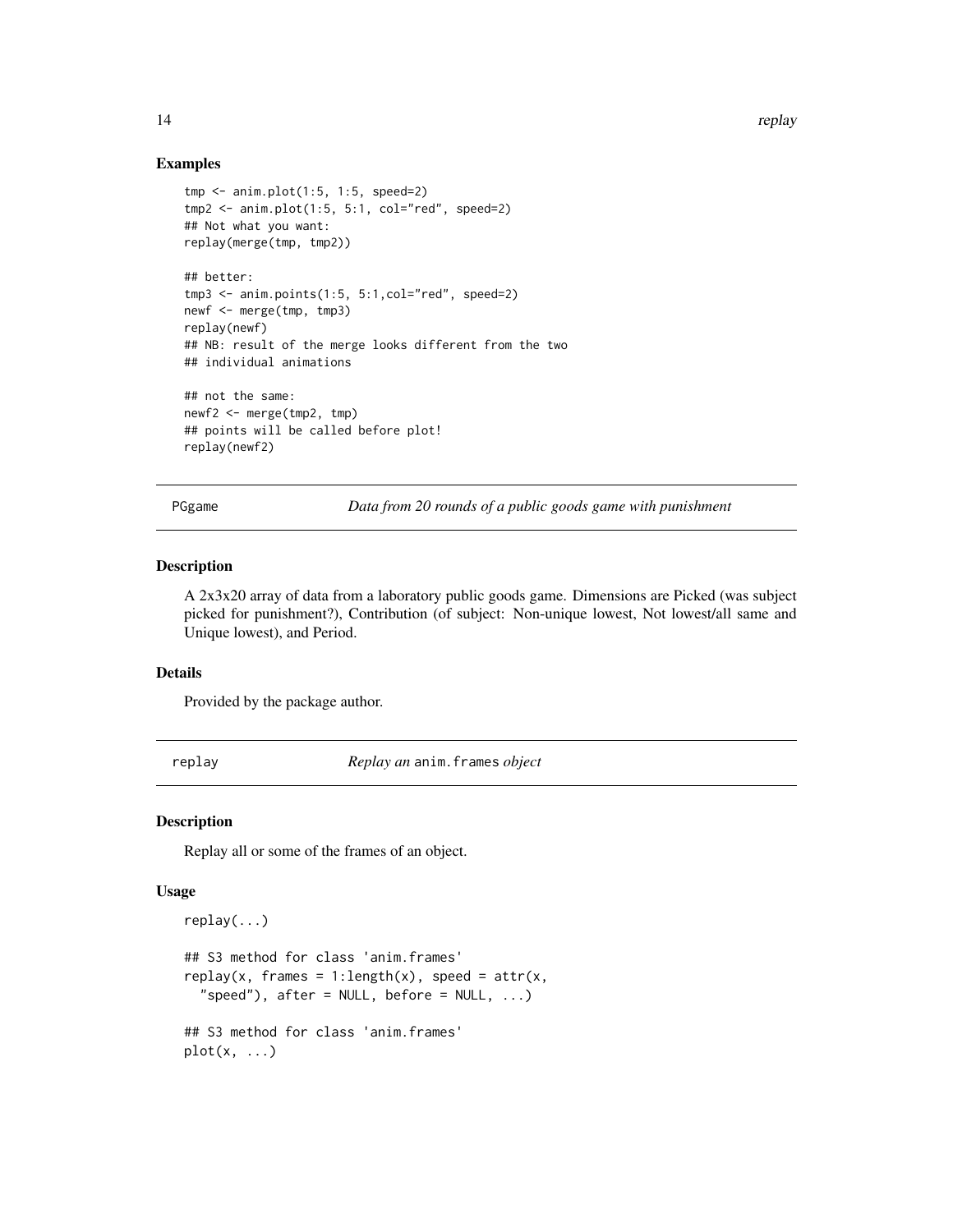#### <span id="page-14-0"></span>temps and the state of the state of the state of the state of the state of the state of the state of the state of the state of the state of the state of the state of the state of the state of the state of the state of the

# Arguments

|        | other arguments (not currently used)                   |
|--------|--------------------------------------------------------|
| X      | an anim. frames object                                 |
| frames | numeric vector specifying which frames to replay       |
| speed  | a new speed                                            |
| after  | an expression to evaluate after each frame is plotted  |
| before | an expression to evaluate before each frame is plotted |

# Details

before and after will have the arguments from the frame's call available in their environment see the example.

The plot method simply calls replay.

# Examples

```
myplot <- anim.plot(1:10, 1:10, speed=3)
replay(myplot, speed=5)
replay(myplot, frames=c(1,5,6,10))
myplot <- anim.plot(x<-rnorm(100), x+rnorm(100,0,3), 20, window=1:t,
     show=FALSE, main="Regressions as sample size increases")
replay(myplot, after=abline(lm(y~x), col="red"))
```
temps *Temperatures for the Grande Armee's march on Moscow*

#### Description

Temperatures for the Grande Armee's march on Moscow

troops *Troop numbers for the Grande Armee's march on Moscow*

# Description

Troop numbers for the Grande Armee's march on Moscow